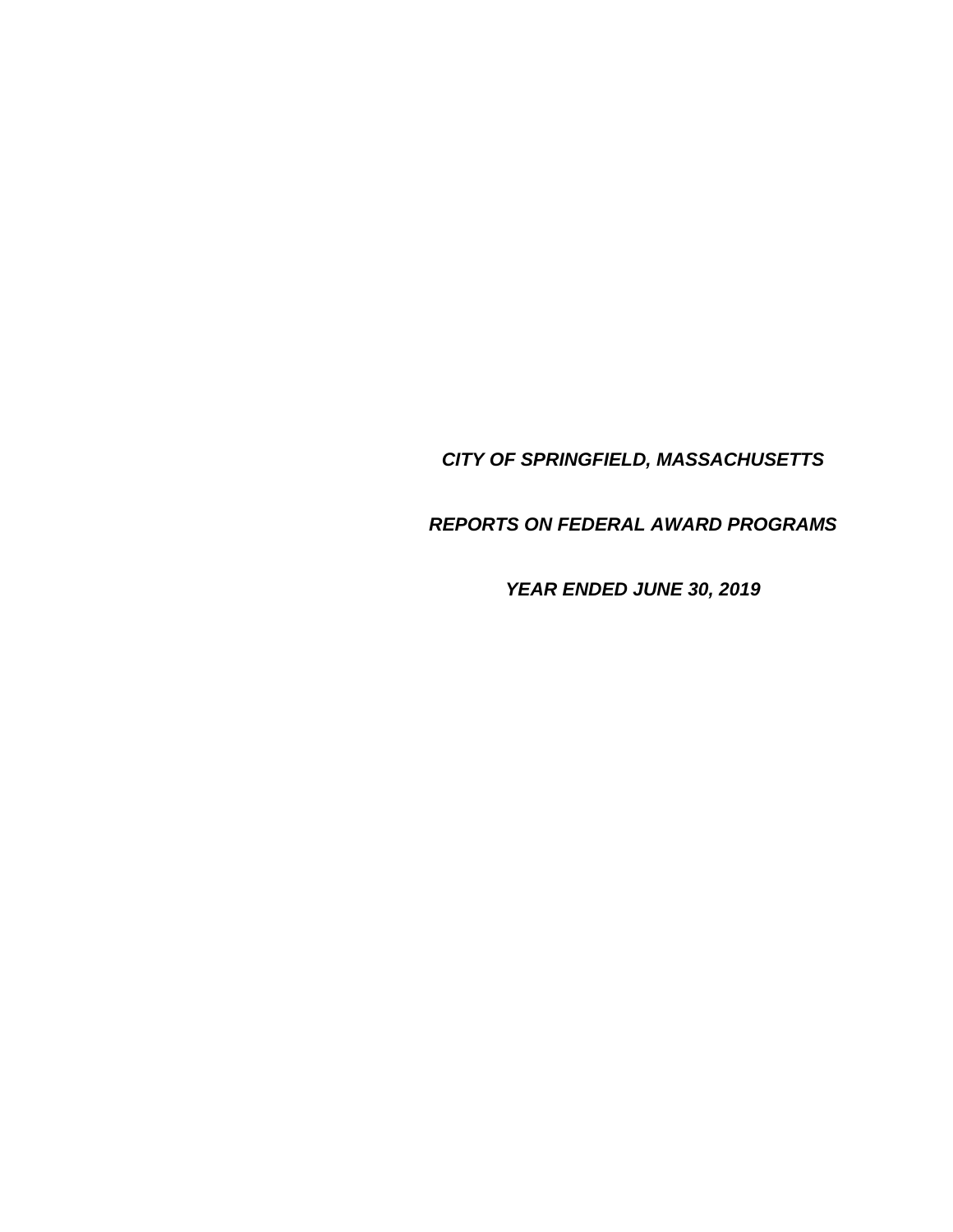# **CITY OF SPRINGFIELD, MASSACHUSETTS**

# **REPORTS ON FEDERAL AWARD PROGRAMS**

# **YEAR ENDED JUNE 30, 2019**

# **TABLE OF CONTENTS**

|                                                                                                                                                                                                           | <b>PAGE</b> |
|-----------------------------------------------------------------------------------------------------------------------------------------------------------------------------------------------------------|-------------|
| Report on internal control over financial reporting and on compliance and other matters<br>based on an audit of financial statements performed in accordance with Government<br><b>Auditing Standards</b> |             |
| Report on compliance for each major federal program; report on internal control over<br>compliance; and report on the schedule of expenditures of federal awards required by<br>the Uniform Guidance      | 3           |
| Schedule of expenditures of federal awards                                                                                                                                                                | 6           |
| Notes to schedule of expenditures of federal awards                                                                                                                                                       | 9           |
| Schedule of findings and questioned costs                                                                                                                                                                 | 10          |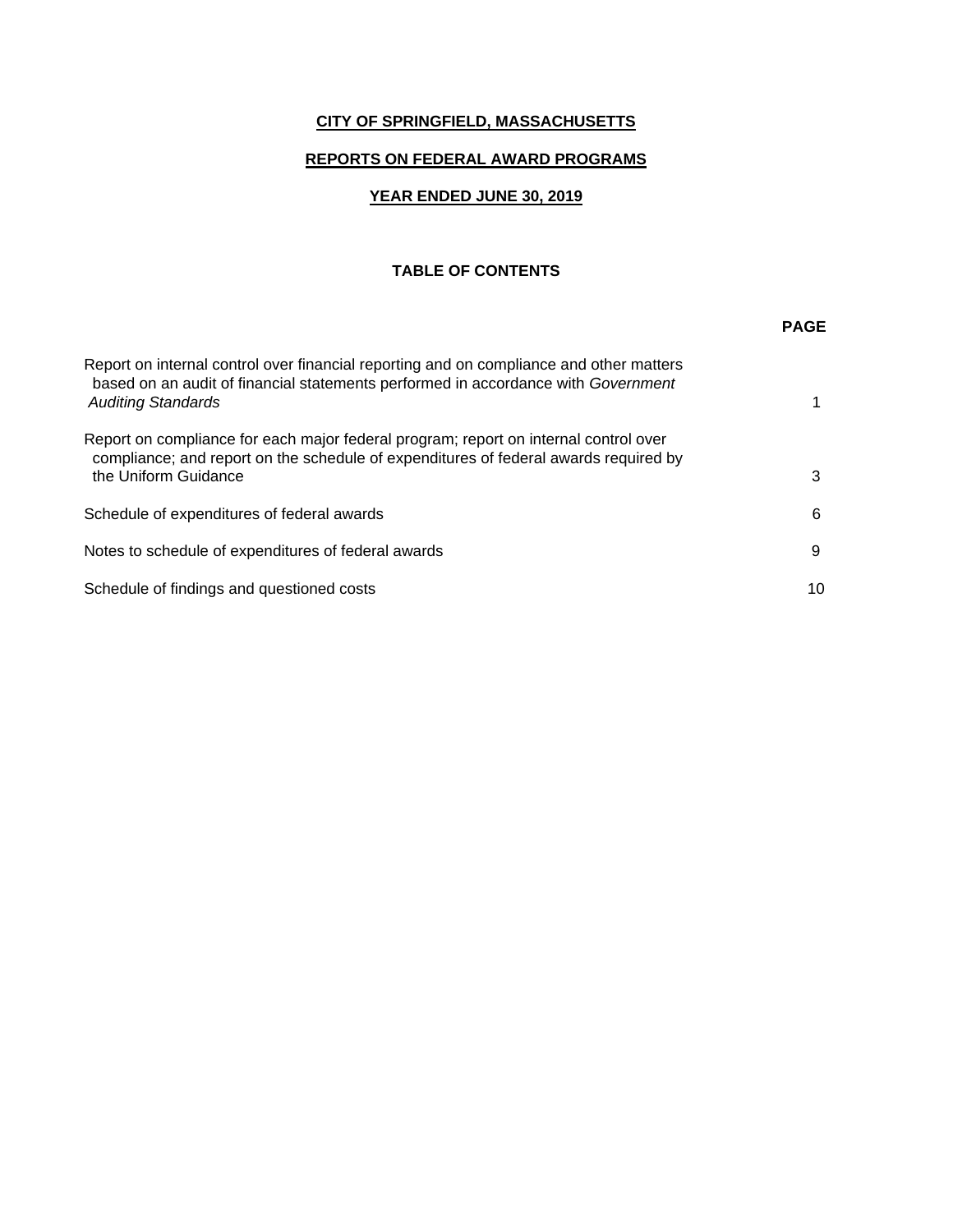Certified Public Accountants

100 Quannapowitt Parkway Suite 101 Wakefield, MA 01880 T. 781-914-1700 F. 781-914-1701 www.powersandsullivan.com

#### **REPORT ON INTERNAL CONTROL OVER FINANCIAL REPORTING AND ON COMPLIANCE AND OTHER MATTERS BASED ON AN AUDIT OF FINANCIAL STATEMENTS PERFORMED IN ACCORDANCE WITH**  *GOVERNMENT AUDITING STANDARDS*

# **Independent Auditor's Report**

To the Honorable Mayor, the City Council, and Management City of Springfield, Massachusetts

We have audited, in accordance with the auditing standards generally accepted in the United States of America and the standards applicable to financial audits contained in *Government Auditing Standards* issued by the Comptroller General of the United States, the financial statements of the governmental activities, the businesstype activities, each major fund, and the aggregate remaining fund information of the City of Springfield, Massachusetts, as of and for the year ended June 30, 2019 (except for the Springfield Contributory Retirement System which is as of and for the year ended December 31, 2018), and the related notes to the financial statements, which collectively comprise the City of Springfield, Massachusetts' basic financial statements and have issued our report thereon dated November 27, 2019. Our report includes a reference to other auditors who audited the financial statements of the Springfield Empowerment Zone Partnership, Inc, the Springfield Library Foundation, Inc and the Springfield Redevelopment Authority, as described in our report on the City of Springfield, Massachusetts' financial statements. This report does not include the results of the other auditors' testing of internal control over financial reporting or compliance and other matters that are reported on separately by those other auditors. The financial statements of the Springfield Empowerment Zone Partnership, Inc. and the Springfield Library Foundation, Inc. where not audited in accordance with *Government Auditing Standards.*

# **Internal Control Over Financial Reporting**

In planning and performing our audit of the financial statements, we considered the City of Springfield, Massachusetts' internal control over financial reporting (internal control) to determine the audit procedures that are appropriate in the circumstances for the purpose of expressing our opinions on the financial statements, but not for the purpose of expressing an opinion on the effectiveness of City of Springfield, Massachusetts' internal control. Accordingly, we do not express an opinion on the effectiveness of the City of Springfield, Massachusetts' internal control.

A *deficiency in internal control* exists when the design or operation of a control does not allow management or employees, in the normal course of performing their assigned functions, to prevent, or detect and correct, misstatements on a timely basis. A *material weakness* is a deficiency, or combination of deficiencies, in internal control, such that there is a reasonable possibility that a material misstatement of the entity's financial statements will not be prevented or detected and corrected on a timely basis. A *significant deficiency* is a deficiency, or a combination of deficiencies, in internal control that is less severe than a material weakness, yet important enough to merit attention by those charged with governance.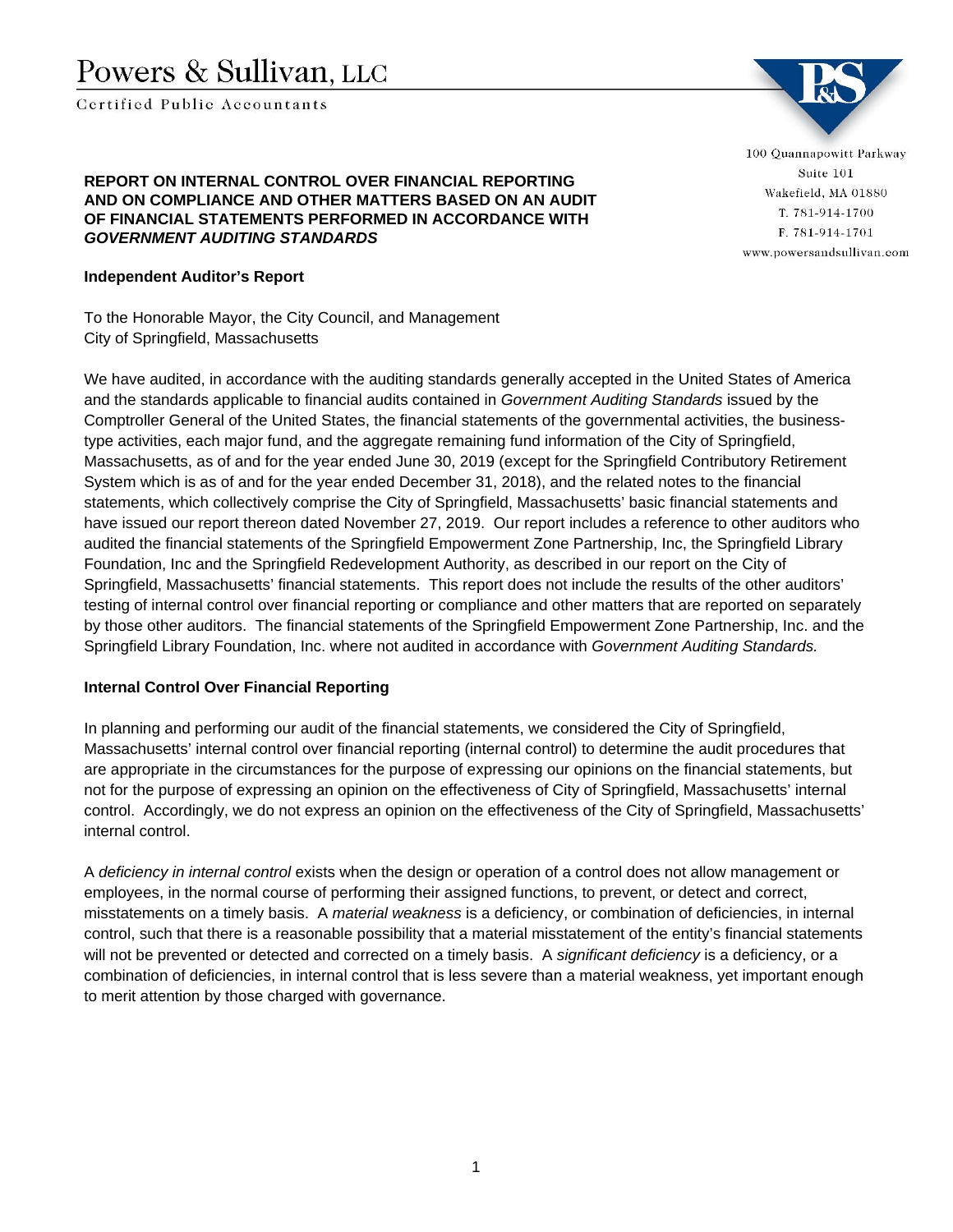Our consideration of internal control was for the limited purpose described in the first paragraph of this section and was not designed to identify all deficiencies in internal control that might be material weaknesses or significant deficiencies. Given these limitations, during our audit we did not identify any deficiencies in internal control that we consider to be material weaknesses. However, material weaknesses may exist that have not been identified.

# **Compliance and Other Matters**

As part of obtaining reasonable assurance about whether the City of Springfield, Massachusetts' financial statements are free of material misstatement, we performed tests of its compliance with certain provisions of laws, regulations, contracts, and grant agreements, noncompliance with which could have a direct and material effect on the determination of financial statement amounts. However, providing an opinion on compliance with those provisions was not an objective of our audit, and accordingly, we do not express such an opinion. The results of our tests disclosed no instances of noncompliance or other matters that are required to be reported under *Government Auditing Standards*.

# **Purpose of this Report**

This purpose of this report is solely to describe the scope of our testing of internal control and compliance and the results of that testing, and not to provide an opinion on the effectiveness of the entity's internal control or on compliance. This report is an integral part of an audit performed in accordance with *Government Auditing Standards* in considering the entity's internal control and compliance. Accordingly, this communication is not suitable for any other purpose.

Powers + Julham's, LLC

November 27, 2019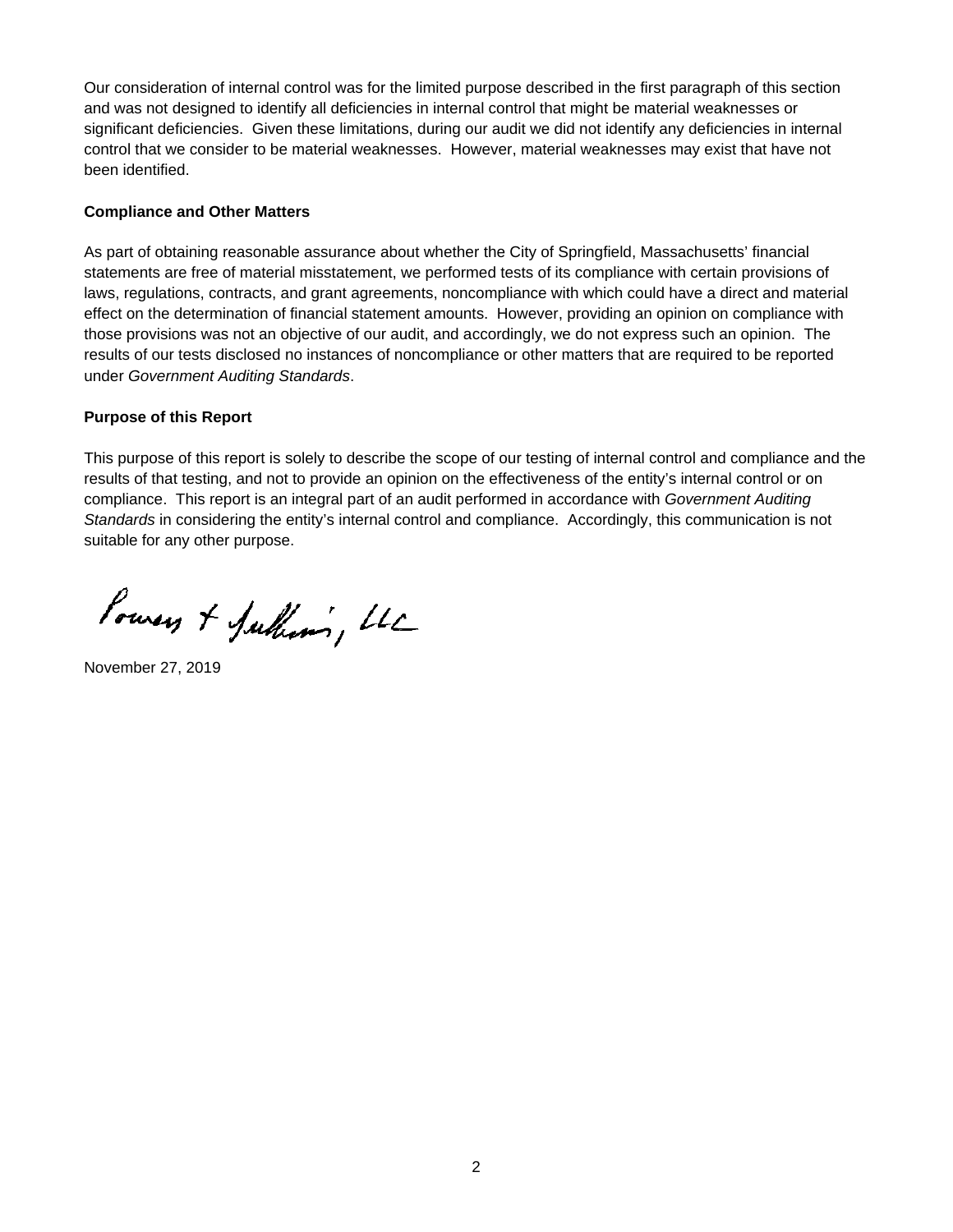Certified Public Accountants

100 Quannapowitt Parkway Suite 101 Wakefield, MA 01880 T. 781-914-1700 F. 781-914-1701 www.powersandsullivan.com

#### **REPORT ON COMPLIANCE FOR EACH MAJOR FEDERAL PROGRAM; REPORT ON INTERNAL CONTROL OVER COMPLIANCE; AND REPORT ON THE SCHEDULE OF EXPENDITURES OF FEDERAL AWARDS REQUIRED BY THE UNIFORM GUIDANCE**

# **Independent Auditor's Report**

To the Honorable Mayor, the City Council, and Management City of Springfield, Massachusetts

# **Report on Compliance for Each Major Federal Program**

We have audited the City of Springfield, Massachusetts' compliance with the types of compliance requirements described in the *OMB Compliance Supplement* that could have a direct and material effect on each of the City of Springfield, Massachusetts' major federal programs for the year ended June 30, 2019. The City of Springfield, Massachusetts' major federal programs are identified in the summary of auditor's results section of the accompanying schedule of findings and questioned costs.

# **Management's Responsibility**

Management is responsible for compliance with the requirements of laws, regulations, contracts, and grants applicable to its federal programs.

# **Auditor's Responsibility**

Our responsibility is to express an opinion on compliance for each of the City of Springfield, Massachusetts' major federal programs based on our audit of the types of compliance requirements referred to above. We conducted our audit of compliance in accordance with auditing standards generally accepted in the United States of America; the standards applicable to financial audits contained in *Government Auditing Standards,* issued by the Comptroller General of the United States; and the audit requirements of Title 2 U.S. *Code of Federal Regulations* Part 200, *Uniform Administrative Requirements, Cost Principles, and Audit Requirements for Federal Awards*  (Uniform Guidance). Those standards and the Uniform Guidance require that we plan and perform the audit to obtain reasonable assurance about whether noncompliance with the types of compliance requirements referred to above that could have a direct and material effect on a major federal program occurred. An audit includes examining, on a test basis, evidence about the City of Springfield, Massachusetts' compliance with those requirements and performing such other procedures as we considered necessary in the circumstances.

We believe that our audit provides a reasonable basis for our opinion on compliance for each major federal program. However, our audit does not provide a legal determination on the City of Springfield, Massachusetts' compliance.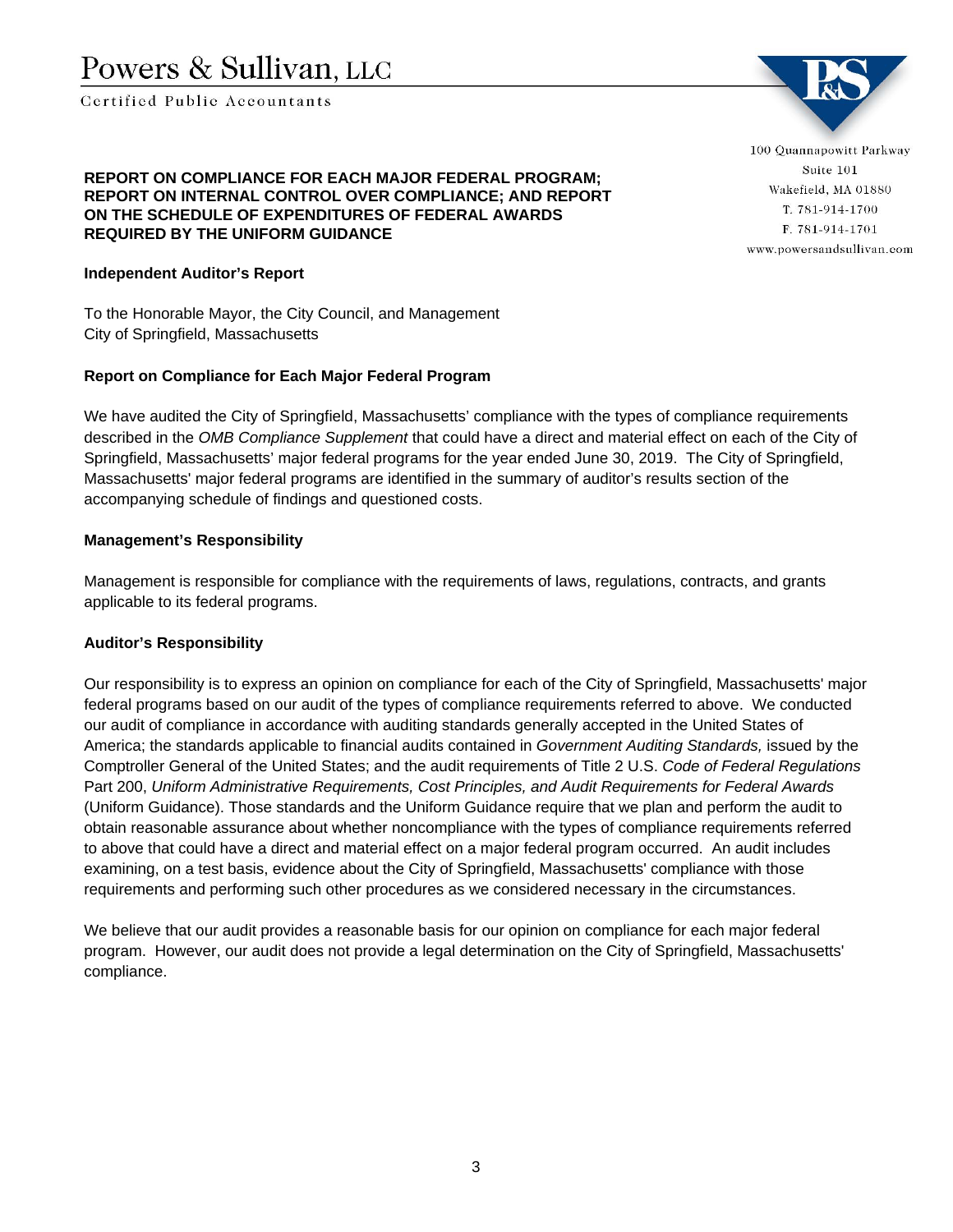# **Opinion on Each Major Federal Program**

In our opinion, the City of Springfield, Massachusetts' complied, in all material respects, with the types of compliance requirements referred to above that could have a direct and material effect on each of its major federal programs for the year ended June 30, 2019.

# **Report on Internal Control Over Compliance**

Management of the City of Springfield, Massachusetts is responsible for establishing and maintaining effective internal control over compliance with the types of requirements referred to above. In planning and performing our audit of compliance, we considered the City of Springfield, Massachusetts' internal control over compliance with the types of requirements that could have a direct and material effect on each major federal program to determine the auditing procedures that are appropriate in the circumstances for the purpose of expressing an opinion on compliance for each major federal program and to test and report on internal control over compliance in accordance with Uniform Guidance, but not for the purpose of expressing an opinion on the effectiveness of internal control over compliance. Accordingly, we do not express an opinion on the effectiveness of the City of Springfield, Massachusetts' internal control over compliance.

A *deficiency in internal control over compliance* exists when the design or operation of a control over compliance does not allow management or employees, in the normal course of performing their assigned functions, to prevent, or detect and correct, noncompliance with a type of compliance requirement of a federal program on a timely basis. A *material weakness in internal control over compliance* is a deficiency, or combination of deficiencies, in internal control over compliance, such that there is a reasonable possibility that material noncompliance with a type of compliance requirement of a federal program will not be prevented, or detected and corrected, on a timely basis. A *significant deficiency in internal control over compliance* is a deficiency, or a combination of deficiencies, in internal control over compliance with a type of compliance requirement of a federal program that is less severe than a material weakness in internal control over compliance, yet important enough to merit attention by those charged with governance.

Our consideration of internal control over compliance was for the limited purpose described in the first paragraph of this section and was not designed to identify all deficiencies in internal control over compliance that might be material weaknesses or significant deficiencies. We did not identify any deficiencies in internal control over compliance that we consider to be material weaknesses. However, material weaknesses may exist that have not been identified.

The purpose of this report on internal control over compliance is solely to describe the scope of our testing of internal control over compliance and the results of that testing based on the requirements of Uniform Guidance. Accordingly, this report is not suitable for any other purpose.

# **Report on Schedule of Expenditures of Federal Awards Required by the Uniform Guidance**

We have audited the financial statements of the governmental activities, the business-type activities, each major fund, and the aggregate remaining fund information of the City of Springfield, Massachusetts, as of and for the year ended June 30, 2019 (except for the Springfield Contributory Retirement System which is as of and for the year ended December 31, 2018), and the related notes to the financial statements, which collectively comprise the City of Springfield, Massachusetts' basic financial statements. We issued our report thereon dated November 27, 2019, which contained unmodified opinions on those financial statements. Our audit was conducted for the purpose of forming opinions on the financial statements that collectively comprise the basic financial statements.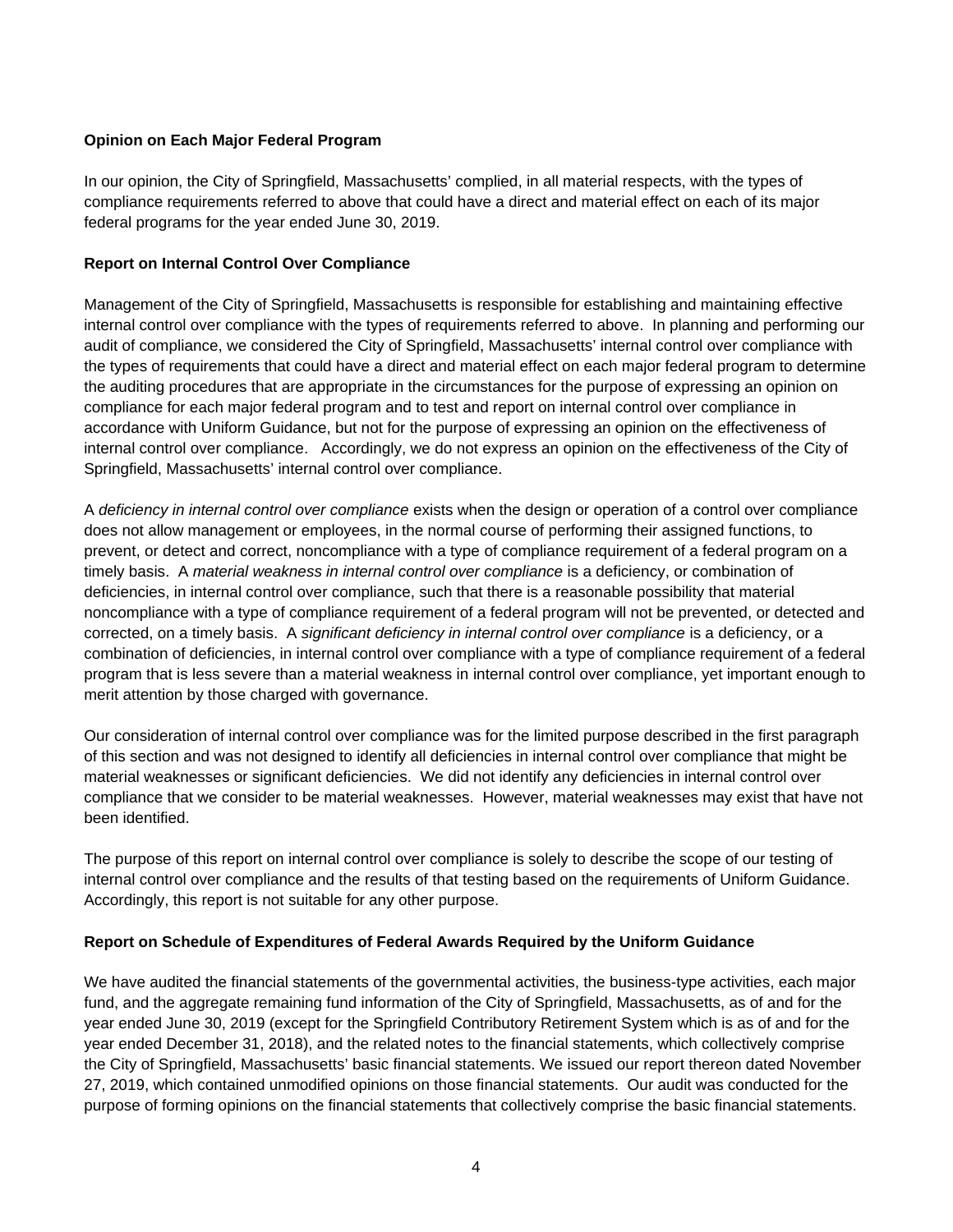The accompanying schedule of expenditures of federal awards is presented for purposes of additional analysis as required by the Uniform Guidance and is not a required part of the basic financial statements. Such information is the responsibility of management and was derived from and relates directly to the underlying accounting and other records used to prepare the basic financial statements. The information has been subjected to the auditing procedures applied in the audit of the financial statements and certain additional procedures, including comparing and reconciling such information directly to the underlying accounting and other records used to prepare the basic financial statements or to the basic financial statements themselves, and other additional procedures in accordance with auditing standards generally accepted in the United States of America. In our opinion, the schedule of expenditures of federal awards is fairly stated in all material respects in relation to the basic financial statements as a whole.

Powers + Julham's, LLC

November 27, 2019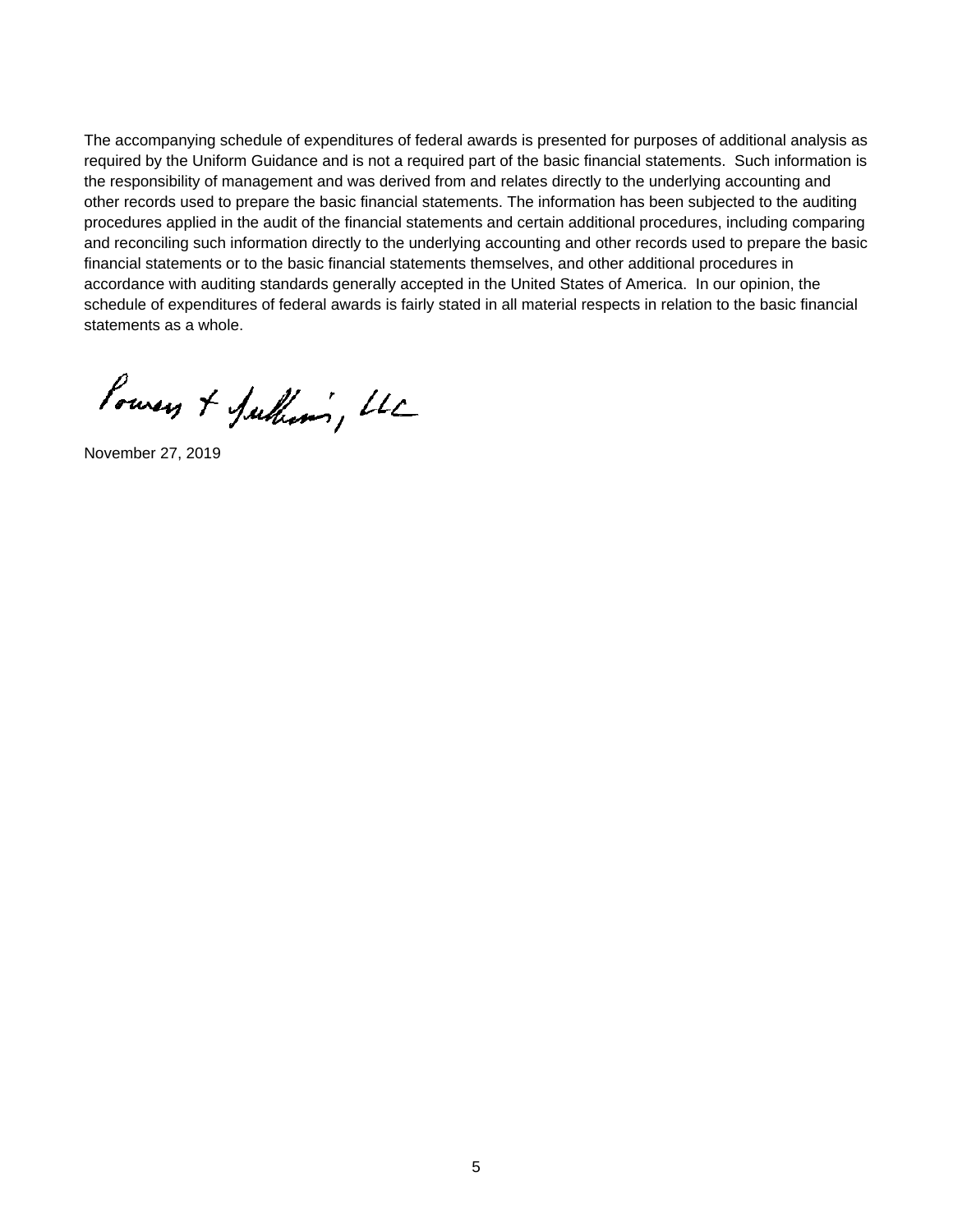**FOR THE YEAR ENDED JUNE 30, 2019**

| Federal Grantor/Pass-Through Grantor/Program or Cluster Title                                                                                         | Federal<br><b>CFDA</b><br>Number | Pass-Through<br>Entity Identifying<br>Number | Amount<br>Passed<br>Through to<br>Sub-Recipients | Expenditures            |
|-------------------------------------------------------------------------------------------------------------------------------------------------------|----------------------------------|----------------------------------------------|--------------------------------------------------|-------------------------|
| <b>CHILD NUTRITION CLUSTER:</b>                                                                                                                       |                                  |                                              |                                                  |                         |
| U.S. DEPARTMENT OF AGRICULTURE:                                                                                                                       |                                  |                                              |                                                  |                         |
| Passed through Massachusetts Department of Elementary and Secondary Education:                                                                        |                                  |                                              |                                                  |                         |
| Non-Cash Assistance (Commodities):                                                                                                                    | 10.555                           | 07-281                                       | \$<br>$-$ \$                                     | 1,586,133               |
| Cash Assistance:                                                                                                                                      |                                  |                                              |                                                  |                         |
|                                                                                                                                                       | 10.555                           | 07-281                                       |                                                  | 12,454,999              |
|                                                                                                                                                       | 10.555                           | 07-281                                       |                                                  | 124,551<br>14, 165, 683 |
| Cash Assistance:                                                                                                                                      |                                  |                                              |                                                  |                         |
|                                                                                                                                                       | 10.553                           | 07-281                                       |                                                  | 7,570,963               |
|                                                                                                                                                       | 10.559                           | 07-281                                       |                                                  | 402,965                 |
|                                                                                                                                                       |                                  |                                              |                                                  | 22,139,611              |
| <b>HIGHWAY SAFETY CLUSTER:</b><br>U. S. DEPARTMENT OF TRANSPORTATION:<br>Passed through Massachusetts Executive Office of Public Safety and Security: |                                  |                                              |                                                  |                         |
|                                                                                                                                                       | 20.600                           | 2019SPRINGFIELDSTEPX                         |                                                  | 37,680                  |
|                                                                                                                                                       | 20.600                           | 2018SPRINGFIELDSTEPX                         |                                                  | 12,810                  |
|                                                                                                                                                       |                                  |                                              | $\overline{\phantom{a}}$                         | 50,490                  |
| <b>SPECIAL EDUCATION CLUSTER:</b>                                                                                                                     |                                  |                                              |                                                  |                         |
| U.S. DEPARTMENT OF EDUCATION:                                                                                                                         |                                  |                                              |                                                  |                         |
| Passed through Massachusetts Department of Elementary and Secondary Education:                                                                        |                                  |                                              |                                                  |                         |
|                                                                                                                                                       | 84.027                           | 240-209574-2019-0281                         |                                                  | 7,557,541               |
|                                                                                                                                                       | 84.027<br>84.027                 | 248-202662-2018-0281<br>274-207123-2018-0281 |                                                  | 5,365<br>71,497         |
|                                                                                                                                                       |                                  |                                              |                                                  | 7,634,403               |
|                                                                                                                                                       |                                  |                                              |                                                  |                         |
| Passed through Massachusetts Department of Elementary and Secondary Education:                                                                        | 84.173                           | 26219SPRINGFIELD                             |                                                  | 239.878                 |
|                                                                                                                                                       | 84.173                           | 26218SPRINGFIELD                             |                                                  | 28,242                  |
|                                                                                                                                                       |                                  |                                              |                                                  | 268,120                 |
|                                                                                                                                                       |                                  |                                              |                                                  | 7,902,523               |
| <b>HEALTH CENTER PROGRAM CLUSTER:</b><br>U.S. DEPARTMENT OF HEALTH AND HUMAN SERVICES:<br>Direct Program:                                             |                                  |                                              |                                                  |                         |
|                                                                                                                                                       | 93.224                           | N/A                                          |                                                  | 1,720,397               |
| Affordable Care Act (ACA) Grants for New and Expanded Services                                                                                        |                                  |                                              |                                                  |                         |
|                                                                                                                                                       | 93.527                           | N/A                                          |                                                  | 206,035                 |
|                                                                                                                                                       |                                  |                                              |                                                  | 1,926,432               |
| <b>DIRECT PROGRAMS:</b><br>U.S. DEPARTMENT OF COMMERCE:                                                                                               |                                  |                                              |                                                  |                         |
| Direct Program:<br>Investments for Public Works and Economic Development Facilities                                                                   | 11.300                           | N/A                                          |                                                  | 50,263                  |
|                                                                                                                                                       |                                  |                                              |                                                  |                         |
| U.S. DEPARTMENT OF DEFENSE:                                                                                                                           |                                  |                                              |                                                  |                         |
| Direct Program:                                                                                                                                       | 12.900                           | N/A                                          |                                                  | 92,755                  |
|                                                                                                                                                       |                                  |                                              |                                                  |                         |
| U.S. DEPARTMENT OF HOUSING AND URBAN DEVELOPMENT:<br>Direct Programs:                                                                                 |                                  |                                              |                                                  |                         |
| Community Development Block Grants/Entitlement Grants - CDBG Entitlement                                                                              | 14.218                           | N/A                                          |                                                  | 6,653,860               |
|                                                                                                                                                       | 14.231                           | N/A                                          |                                                  | 348,750                 |
|                                                                                                                                                       | 14.235                           | N/A                                          |                                                  | 3,537,899               |
|                                                                                                                                                       | 14.239<br>14.241                 | N/A<br>N/A                                   |                                                  | 916,466<br>576.753      |
|                                                                                                                                                       | 14.248                           | N/A                                          |                                                  | 380,000                 |
|                                                                                                                                                       | 14.272                           | N/A                                          |                                                  | 1,402,517               |
| Lead-Based Paint Hazard Control In Privately-Owned Housing                                                                                            | 14.900                           | N/A                                          |                                                  | 77,878                  |
|                                                                                                                                                       |                                  |                                              |                                                  | 13.894.123              |
| U.S. DEPARTMENT OF INTERIOR:                                                                                                                          |                                  |                                              |                                                  |                         |
| Direct Program:                                                                                                                                       |                                  |                                              |                                                  |                         |
|                                                                                                                                                       | 15.916                           | N/A                                          |                                                  | 288,625                 |
| U.S. DEPARTMENT OF JUSTICE:                                                                                                                           |                                  |                                              |                                                  |                         |
|                                                                                                                                                       | 16.922                           | N/A                                          |                                                  | 73,442                  |
| NATIONAL SCIENCE FOUNDATION:<br>Direct Program:                                                                                                       |                                  |                                              |                                                  |                         |
|                                                                                                                                                       | 47.UNK                           | N/A                                          |                                                  | 64,602                  |
|                                                                                                                                                       | 47.070                           | N/A                                          |                                                  | 31,370                  |
|                                                                                                                                                       |                                  |                                              |                                                  | 95,972                  |
|                                                                                                                                                       |                                  |                                              |                                                  |                         |
|                                                                                                                                                       |                                  |                                              |                                                  | (continued)             |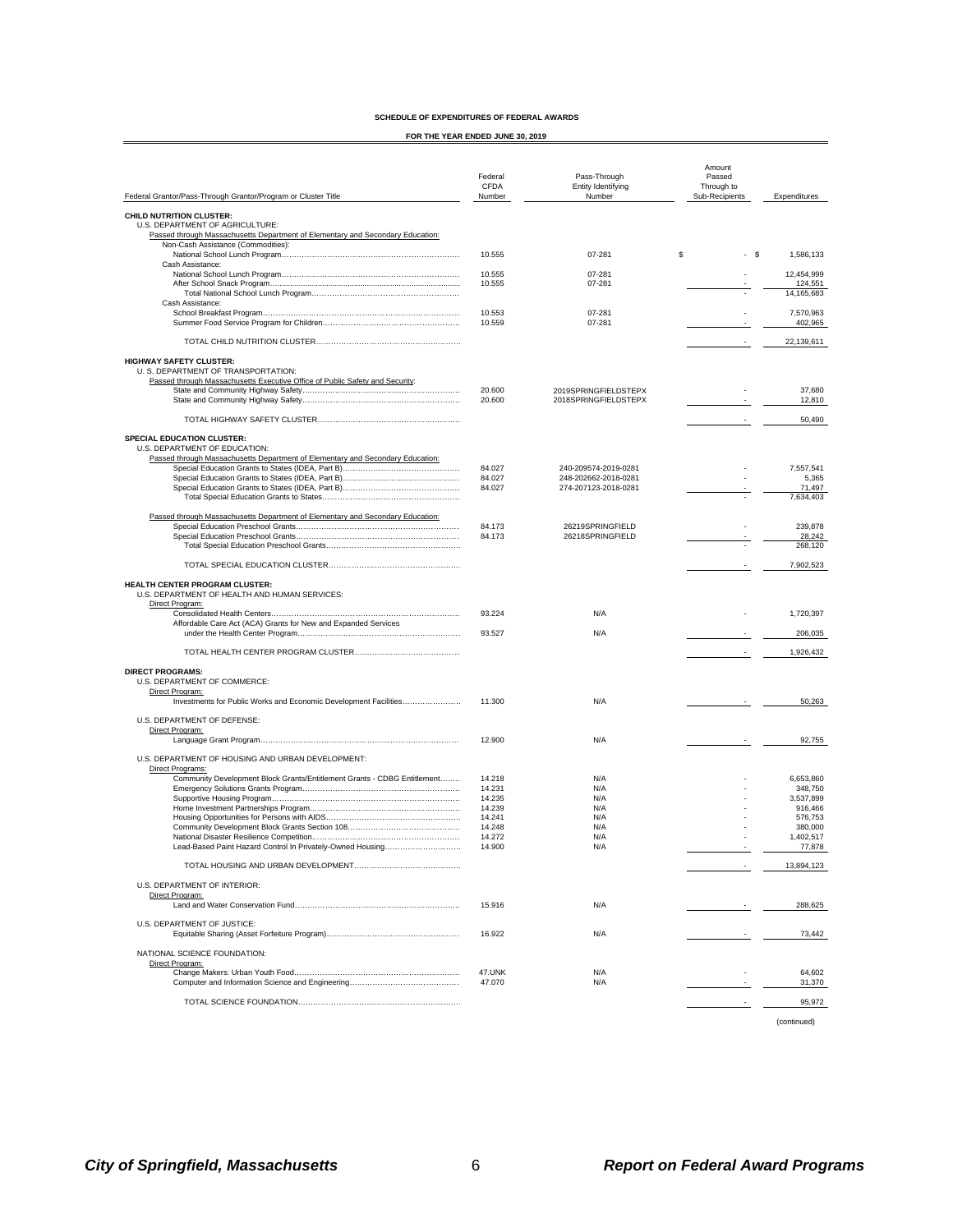| <b>SCHEDULE OF EXPENDITURES OF FEDERAL AWARDS</b> |  |  |  |
|---------------------------------------------------|--|--|--|
|---------------------------------------------------|--|--|--|

**FOR THE YEAR ENDED JUNE 30, 2019**

| Federal Grantor/Pass-Through Grantor/Program or Cluster Title                                                                                  | Federal<br>CFDA<br>Number | Pass-Through<br>Entity Identifying<br>Number          | Amount<br>Passed<br>Through to<br>Sub-Recipients | Expenditures                 |
|------------------------------------------------------------------------------------------------------------------------------------------------|---------------------------|-------------------------------------------------------|--------------------------------------------------|------------------------------|
|                                                                                                                                                |                           |                                                       |                                                  |                              |
| ENVIRONMENTAL PROTECTION AGENCY:<br>Direct Program:<br>Brownfields Assessment and Cleanup Cooperative Agreements                               | 66.818                    | N/A                                                   |                                                  | 19,547                       |
| U.S. DEPARTMENT OF EDUCATION:                                                                                                                  |                           |                                                       |                                                  |                              |
| Direct Programs:                                                                                                                               | 84.165                    | N/A                                                   |                                                  | 72                           |
| U.S. DEPARTMENT OF HEALTH AND HUMAN SERVICES:<br>Direct Programs:<br>Special Progams foe the Aging - Title III, Part B - Grants for Supportive |                           |                                                       |                                                  |                              |
| Affordable Care Act (ACA) Personal Responsibility Education Program                                                                            | 93.044<br>93.092          | N/A<br>N/A                                            |                                                  | 2.977<br>36,872              |
| Comprehensive Community Mental Health Services for Children                                                                                    | 93.104<br>93.307          | N/A<br>N/A                                            |                                                  | 205.983<br>91,282            |
|                                                                                                                                                |                           |                                                       |                                                  | 337,114                      |
| U. S. DEPARTMENT OF HOMELAND SECURITY:<br>Direct Program:                                                                                      | 97.044                    | N/A                                                   |                                                  | 1,046                        |
| <b>PASS-THROUGH PROGRAMS:</b><br>U.S. DEPARTMENT OF AGRICULTURE:                                                                               |                           |                                                       |                                                  |                              |
| Passed through Massachusetts Department of Elementary and Secondary Education:                                                                 | 10.543                    | not available                                         |                                                  | 9,603                        |
|                                                                                                                                                | 10.558<br>10.579          | 07-281<br>722-206101-2019-0281                        |                                                  | 200,335<br>18,243            |
|                                                                                                                                                | 10.579<br>10.582          | 722-206101-2018-0281<br>SCDOE1875A70532008A           |                                                  | 41,159<br>674,244            |
|                                                                                                                                                |                           |                                                       |                                                  | 943,584                      |
| U.S. DEPARTMENT OF JUSTICE:                                                                                                                    |                           |                                                       |                                                  |                              |
| Passed through Massachusetts Executive Office of Public Safety:<br>Edward Byrne Memorial Justice Assistance Grant Program                      | 16.738                    | SCEPSFY19SHANSPRINGF                                  |                                                  | 84,024                       |
| Edward Byrne Memorial Justice Assistance Grant Program<br>Edward Byrne Memorial Justice Assistance Grant Program                               | 16.738<br>16.738          | SCEPSFY18SHANSPRINGF<br>SCEPSBJAG1FY17SPRING-JAG FY17 |                                                  | 93,682<br>90,476             |
|                                                                                                                                                |                           |                                                       |                                                  | 268,182                      |
| U. S. DEPARTMENT OF LABOR:                                                                                                                     |                           |                                                       |                                                  |                              |
| Passed through Senior Service America, Inc.:                                                                                                   | 17.235                    | 110008592D-100474-103567076                           |                                                  | 588,514                      |
| INSTITUTE OF MUSEUM AND LIBRARY SERVICES:<br>Passed through Massachusetts Board of Library Commissioners:                                      |                           |                                                       |                                                  |                              |
|                                                                                                                                                | 45.310                    | FY19 LSTA                                             |                                                  | 4,404                        |
|                                                                                                                                                | 45.310                    | FY18MINDTHEMAKING                                     |                                                  | 10,195<br>14,599             |
|                                                                                                                                                | 45.313                    | 1-2018-15                                             |                                                  | 3,484                        |
|                                                                                                                                                |                           |                                                       |                                                  | 18,083                       |
| NATIONAL SCIENCE FOUNDATION:<br>Passed through Springfield Technical Community College:                                                        |                           |                                                       |                                                  |                              |
|                                                                                                                                                | 47.076                    | <b>UNKNOWN</b>                                        |                                                  | 900                          |
| U.S. DEPARTMENT OF EDUCATION<br>Passed through Massachusetts Department of Elementary and Secondary Education:                                 |                           |                                                       |                                                  |                              |
|                                                                                                                                                | 84.002<br>84.002          | 340-027-9-2691<br>340-027-8-2691                      |                                                  | 120,000<br>2,564             |
|                                                                                                                                                |                           |                                                       |                                                  | 122,564                      |
|                                                                                                                                                | 84.010                    | 305-222016-2019-0281                                  |                                                  | 14,976,828                   |
|                                                                                                                                                | 84.010<br>84.010          | 305-140809-2018-0281<br>305-102102-2017-0281          |                                                  | 4,923,021<br>435,893         |
|                                                                                                                                                |                           |                                                       |                                                  | 20,335,742                   |
| Total Career and Technical Education - Basic Grants to States                                                                                  | 84.048<br>84.048          | 400-209585-2019-0281<br>400-147763-2018-0281          |                                                  | 789,939<br>72,857<br>862,796 |
|                                                                                                                                                |                           |                                                       |                                                  |                              |
|                                                                                                                                                | 84.196<br>84.196          | 310-225158-2019-0281<br>310-145522-2018-0281          |                                                  | 23,349<br>29,760<br>53,109   |

(continued)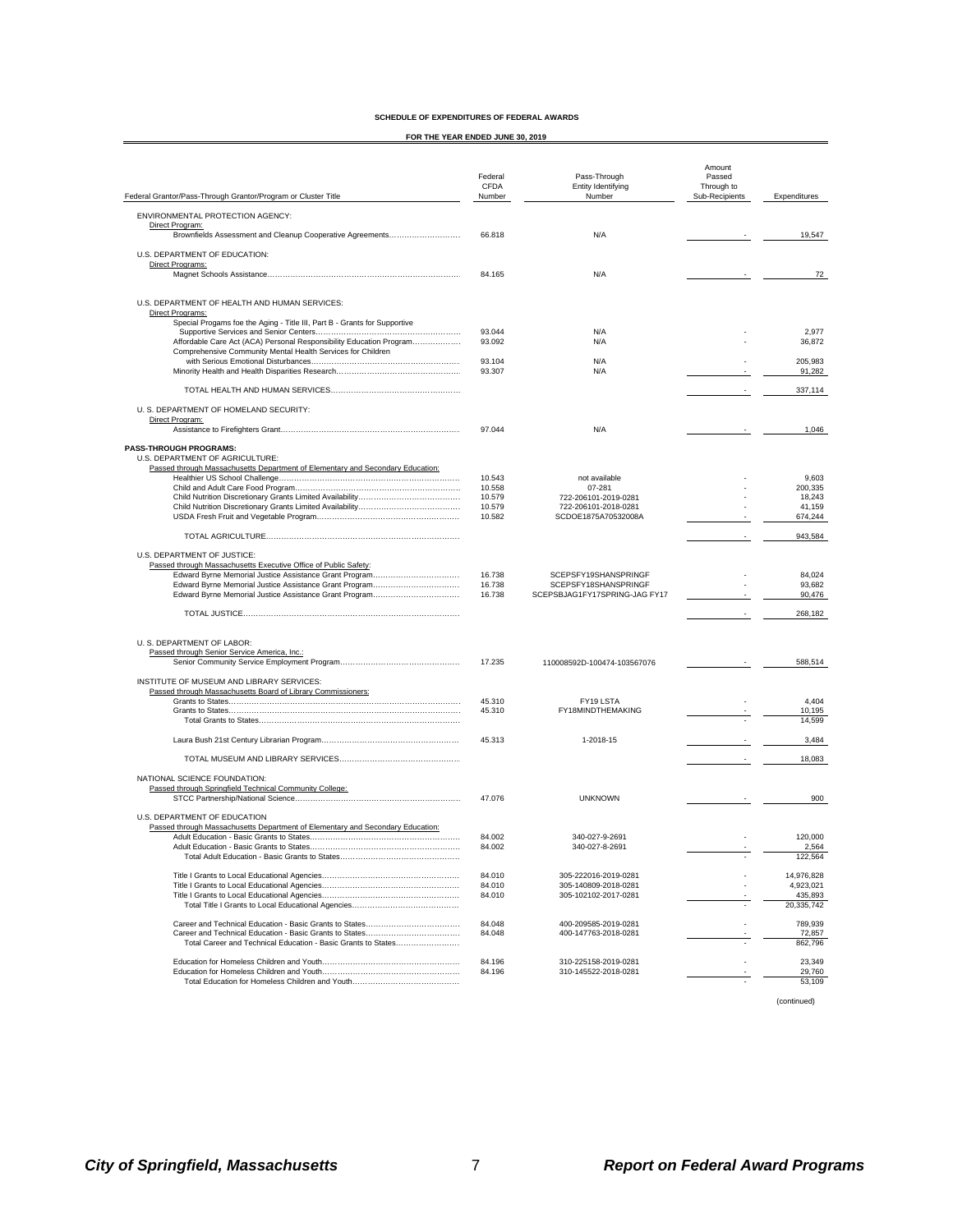#### **SCHEDULE OF EXPENDITURES OF FEDERAL AWARDS**

**FOR THE YEAR ENDED JUNE 30, 2019**

| Federal Grantor/Pass-Through Grantor/Program or Cluster Title                                                                                   | Federal<br>CFDA<br>Number | Pass-Through<br>Entity Identifying<br>Number | Amount<br>Passed<br>Through to<br>Sub-Recipients | Expenditures        |
|-------------------------------------------------------------------------------------------------------------------------------------------------|---------------------------|----------------------------------------------|--------------------------------------------------|---------------------|
|                                                                                                                                                 | 84.287<br>84.287          | 645-217138-2019-1528<br>645-146889-2018-0281 |                                                  | 73.650<br>96,801    |
| Total Twenty-First Century Community Learning Centers                                                                                           |                           |                                              |                                                  | 170.451             |
|                                                                                                                                                 | 84.365                    | 180-222018-2019-0281                         |                                                  | 675.283             |
|                                                                                                                                                 | 84.365                    | 180-145659-2018-0281                         |                                                  | 151.380             |
|                                                                                                                                                 | 84.365                    | 180-109731-2017-0281                         |                                                  | 11,532<br>838.195   |
|                                                                                                                                                 | 84.367                    | 140-222017-2019-0281                         |                                                  | 641.906             |
|                                                                                                                                                 | 84.367                    | 140-140810-2018-0281                         |                                                  | 1.292.916           |
|                                                                                                                                                 | 84.367                    | 140-094114-2017-0281                         |                                                  | 11,884<br>1.946.706 |
|                                                                                                                                                 | 84.377                    | 511-142764-2018-0281                         |                                                  | 281.028             |
|                                                                                                                                                 | 84.424                    | 309-222019-2019-0281                         |                                                  | 1,250,108           |
|                                                                                                                                                 | 84.424                    |                                              |                                                  | 190,324             |
|                                                                                                                                                 |                           |                                              |                                                  | 1.440.432           |
|                                                                                                                                                 | 84.938                    | 312-236985-2019-0281                         |                                                  | 45.037              |
| Passed through Massachusetts Department of Early Education and Care:                                                                            |                           | 51818PEGSPRINGFIELDP                         |                                                  |                     |
|                                                                                                                                                 | 84.419                    |                                              | 2,930,797                                        | 3.355.039           |
|                                                                                                                                                 |                           |                                              | 2,930,797                                        | 29.451.099          |
| U.S. DEPARTMENT OF HEALTH AND HUMAN SERVICES:                                                                                                   |                           |                                              |                                                  |                     |
| Passed through Massachusetts Executive Office of Health and Human Services:<br>Substance Abuse and Mental Health Services, Projects of Regional |                           |                                              |                                                  |                     |
|                                                                                                                                                 | 93.243                    | INTF2354190182000                            |                                                  | 66.764              |
|                                                                                                                                                 | 93.324                    | SHINE MAR19                                  |                                                  | 84,916              |
| State and Local Public Health Actions to Prevent Obesity, Diabetes,                                                                             |                           |                                              |                                                  |                     |
|                                                                                                                                                 | 93.757                    | MI1422-16928                                 |                                                  | 321.004             |
|                                                                                                                                                 |                           |                                              |                                                  | 472.684             |
| U. S. DEPARTMENT OF HOMELAND SECURITY:                                                                                                          |                           |                                              |                                                  |                     |
| Passed through Massachusetts Executive Office of Public Safety and Security:                                                                    |                           |                                              |                                                  |                     |
| Disaster Grants - Public Assistance (Presidentially Declared Disasters)                                                                         | 97.036                    | JUNE 2011 TORNADOES - PW 00289               |                                                  | 85.231              |
| Passed through Executive Office of Public Safety and Security:                                                                                  |                           |                                              |                                                  |                     |
|                                                                                                                                                 | 97.042                    | EMPG18-SPRINGFIELD                           |                                                  | 66,166              |
|                                                                                                                                                 | 97.067                    | FFY16 CCP GRANT                              |                                                  | 4,972               |
|                                                                                                                                                 |                           |                                              |                                                  | 156.369             |
|                                                                                                                                                 |                           |                                              | 2,930,797<br>-S                                  | 78,771,430          |
|                                                                                                                                                 |                           |                                              |                                                  |                     |

See notes to Schedule of Expenditures of Federal Awards

(concluded)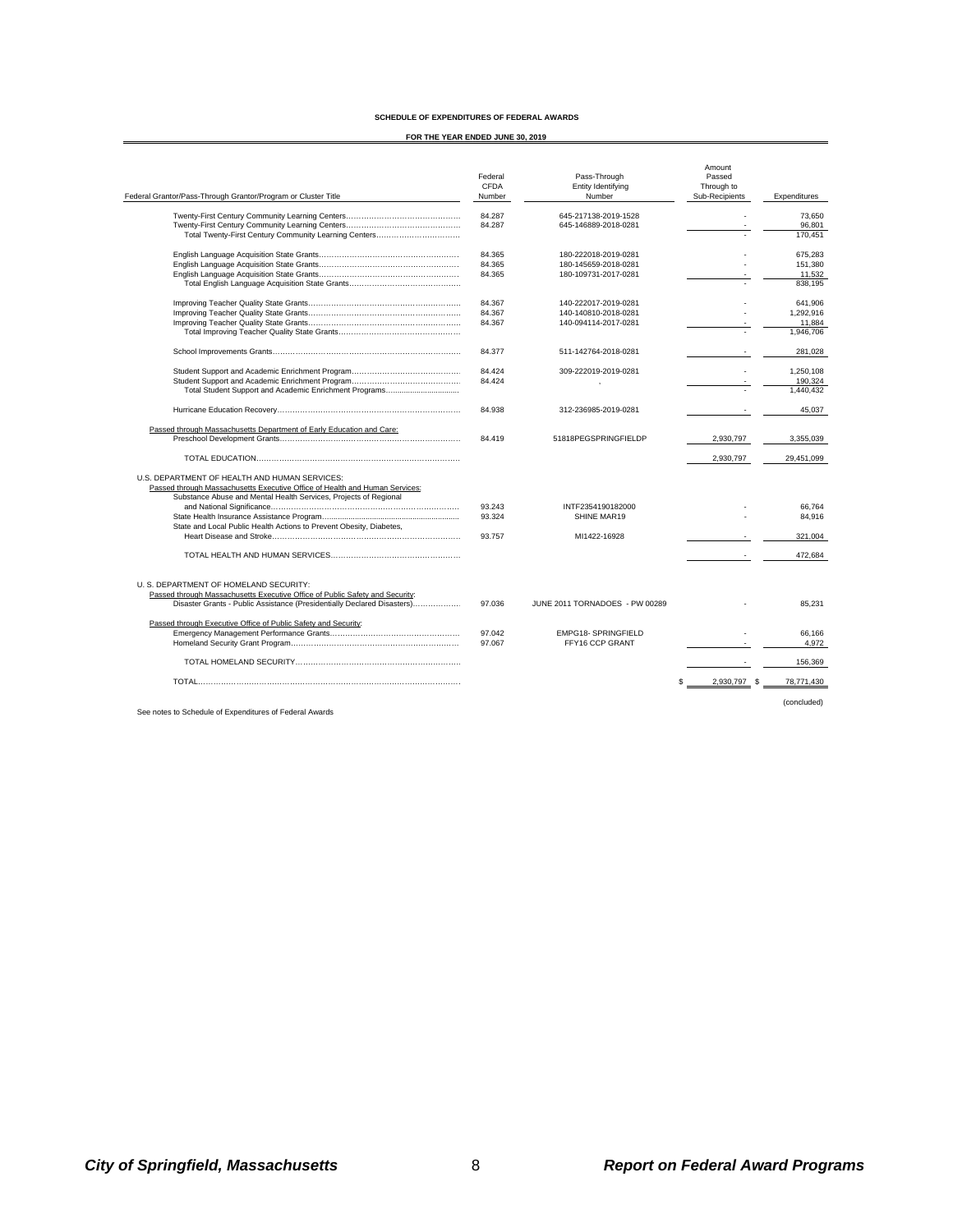# **Note 1 – Basis of Presentation**

The accompanying Schedule of Expenditures of Federal Awards (Schedule) includes the federal award activity of the City of Springfield, Massachusetts under programs of the federal government for the year ended June 30, 2019. The information in this Schedule is presented in accordance with the requirements of Title 2 U.S. Code of Federal Regulations Part 200, *Uniform Administrative Requirements, Cost Principles, and Audit Requirements for Federal Awards* (Uniform Guidance). Because the Schedule presents only a selected portion of the operations of the City of Springfield, Massachusetts, it is not intended to and does not present the financial position, changes in the net position, or cash flows of the City of Springfield, Massachusetts.

# **Note 2 – Summary Significant Accounting Policies**

The accounting and reporting policies of the City of Springfield, Massachusetts, are set forth below:

(a) Basis of Accounting - The accompanying Schedule of Expenditures of Federal Awards is presented on the modified accrual basis of accounting. Accordingly, grant expenditures are recognized when the related liability is incurred. Such expenditures are recognized following the cost principles contained in the Uniform Guidance, wherein certain types of expenditures are not allowable or are limited as to reimbursement.

(b) Cash Assistance - School Breakfast and Lunch Program - Program expenditures represent federal reimbursement for meals provided during the year.

(c) Non-Cash Assistance (Commodities) – School Lunch Program – Program expenditures represent the value of donated foods received during the year.

(d) The City of Springfield, Massachusetts has elected not to use the 10-precent de minimis indirect cost rate as allowed under the Uniform Guidance.

(e) Disaster grants are recorded in the year the grant is received.